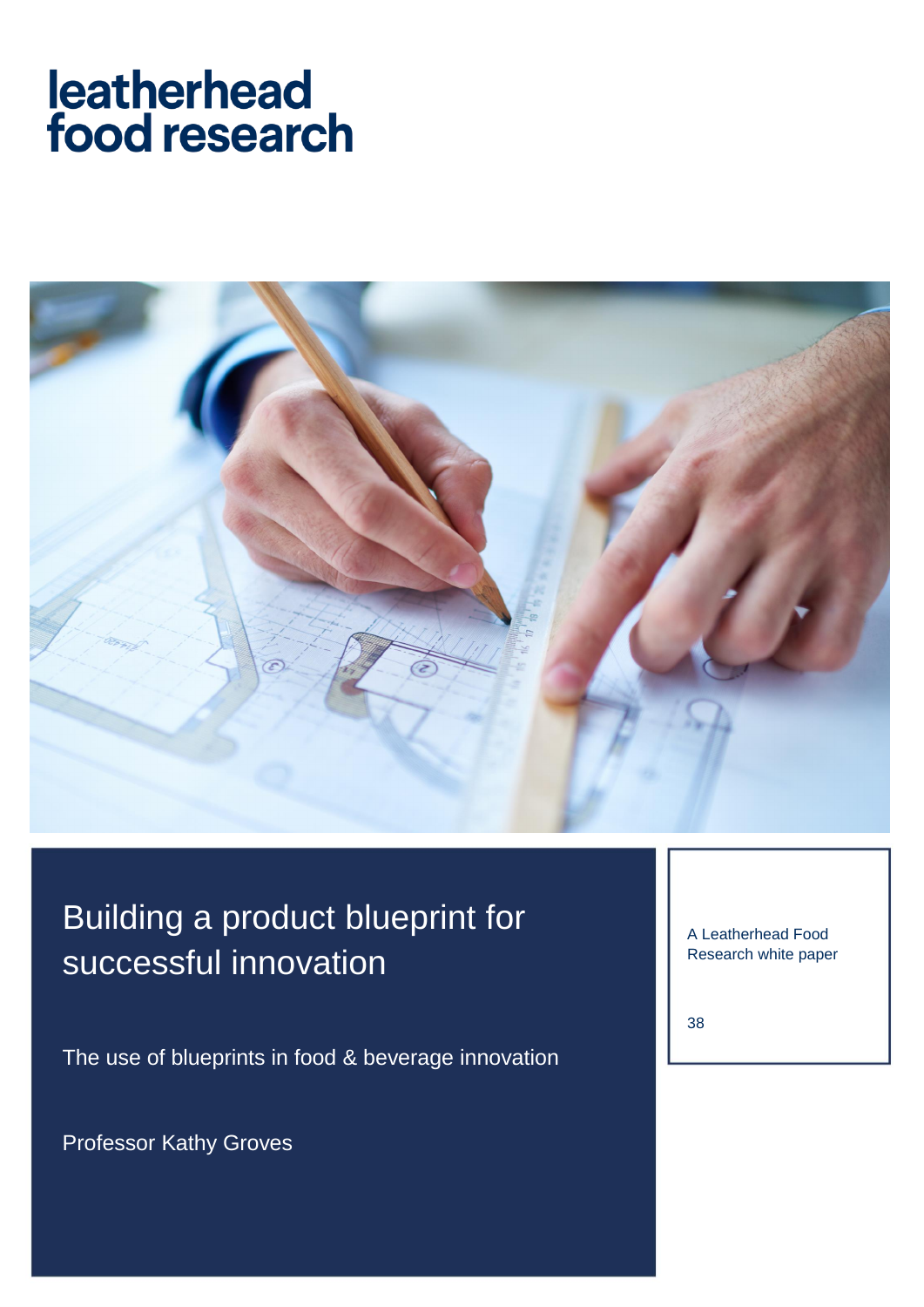### Building a product blueprint for successful innovation

The building of a new house, bridge, road or factory cannot progress without a blueprint or technical plan to ensure everyone knows the end-goal and how to get there. In this white paper, Professor Kathy Groves argues for the use of blueprints in food and beverage product innovation and their application in product reformulation and product consistency.

Food manufacturers and retailers are constantly innovating to set or respond to trends. Successful innovation can mean the difference between a company's growth and failure. Creating a product blueprint is the way to take the guess-work out of innovation, ensuring none of the innovation process is left to chance.

A blueprint of a product is essentially a map showing the ingredients in that product, the state of those ingredients, how they are distributed throughout the product and which ingredients are responsible for the product properties. Armed with this knowledge, the manufacturer can set baselines for innovation and carry out a number of important activities with confidence, including:

- Reformulating to respond to trends such as 'natural', 'clean label' and the demand for healthier foods
- Producing a consistently high quality product anywhere in the world by understanding the impact of production variations e.g. ingredient supply chain variations
- Responding to new developments in manufacturing processes, packaging or preservation methods
- Conforming to different regulatory requirements at a country by country level.

### **The iterative method vs. the scientific method**

Setting out to create a new product, or modify an existing one, for example in response to the demand for healthier foods, the knowledge of the product developer and the ingredients supplier is typically combined to create the first prototype product. Invariably the product will need further development and this is done by adding or changing ingredients, or refining the process. The second, and any subsequent iterations, are usually evaluated by tasting. This iterative process is also a feature of development at the full manufacturing site, as there are inevitably points during the manufacture where the process needs 'tweaking' using the experience of key staff.

In both of these cases there is a better way to innovate, and this is to create a science-based blueprint of the product. By creating a

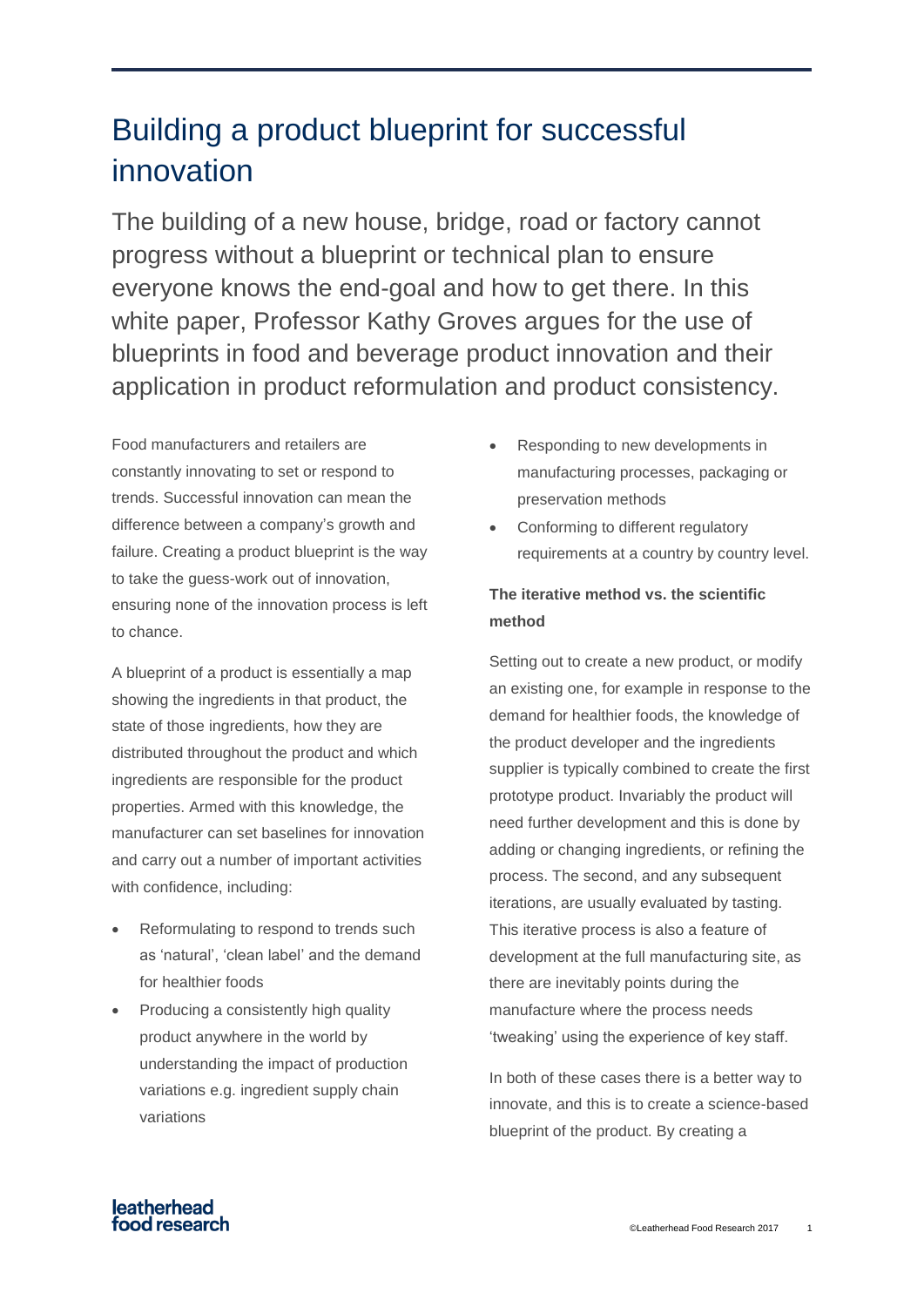blueprint, the properties of the ingredients in the product are known, and when changes are made to the product, the effects can be anticipated. This process allows the product developer to not only get to the desired end product quicker, but also with a clear understanding of how they got there.

So the question is why don't manufacturers use the scientific method all the time? It is because creating a blueprint is not easy. It involves using several specialist techniques to develop the information for the blueprint – this is often outside the company's expertise and timeframe. However, the alternative, iterative method only appears easier. In fact, the iterative method takes longer since the end point is not defined, and in the long term is more costly to the company since the effects of the changes are not understood. When manufacturing is not understood, it can lead to catastrophic failure of the product, but also more importantly does not allow the company to respond to changes quickly.

#### **Building the blueprint**

A number of techniques are used to develop a blueprint for a product. Microscopy, rheology and sensory profiling are key. These should be combined with chemical information and shelf life studies to create the complete blueprint. This can then act as a baseline for your innovation, helping you make product changes with confidence.

To give you an idea of how Leatherhead builds a blueprint and what can be learned, take the example of a biscuit. The crumb of a biscuit is key to the texture; this can be clearly seen using simple light microscopy. More information on the nature of the ingredients

and their distribution can be obtained by cutting thin slices through the biscuit and using polarised light or staining to show the location and state of the ingredients. Scanning electron microscopy can be used to show the threedimensional crumb matrix in more detail and obtain information on the location of ingredients such as fat and salt. The microstructure reflects the result of the formulation and the manufacturing process, and as such is key to delivering the blueprint of the product.

Instrumental texture analysis provides quantitative information on properties such as the hardness, brittleness and elasticity of products. This technique is ideally combined with sensory profiling to give a descriptive map of the important sensory attributes that the microstructure is related to.

Further analysis of the ingredients and the dough formed during manufacture is vital in building the complete picture of the process used to make the biscuit.

#### **Putting the blueprint to work**

As an example of a reformulation exercise using the biscuit blueprint discussed above, several different formulations were prepared to show the effects of changing the ingredients.

In one example, the sugar was completely replaced by a bulk sweetener typically used in sugar-free products. Under the microscope the crumb was different in the sugar-free biscuit, having an uneven distribution of air and a change to the interaction between the starch, fat and sugar. Figure 1 shows a comparison between the standard biscuit and the sugarfree version. The sugar-free biscuit did not expand during the baking as much as the

**Patherhead Expansion Control Control Control Control Control Control Control Control Cleatherhead Food Research 2017 2<br>
Cleatherhead Food Research 2017 2**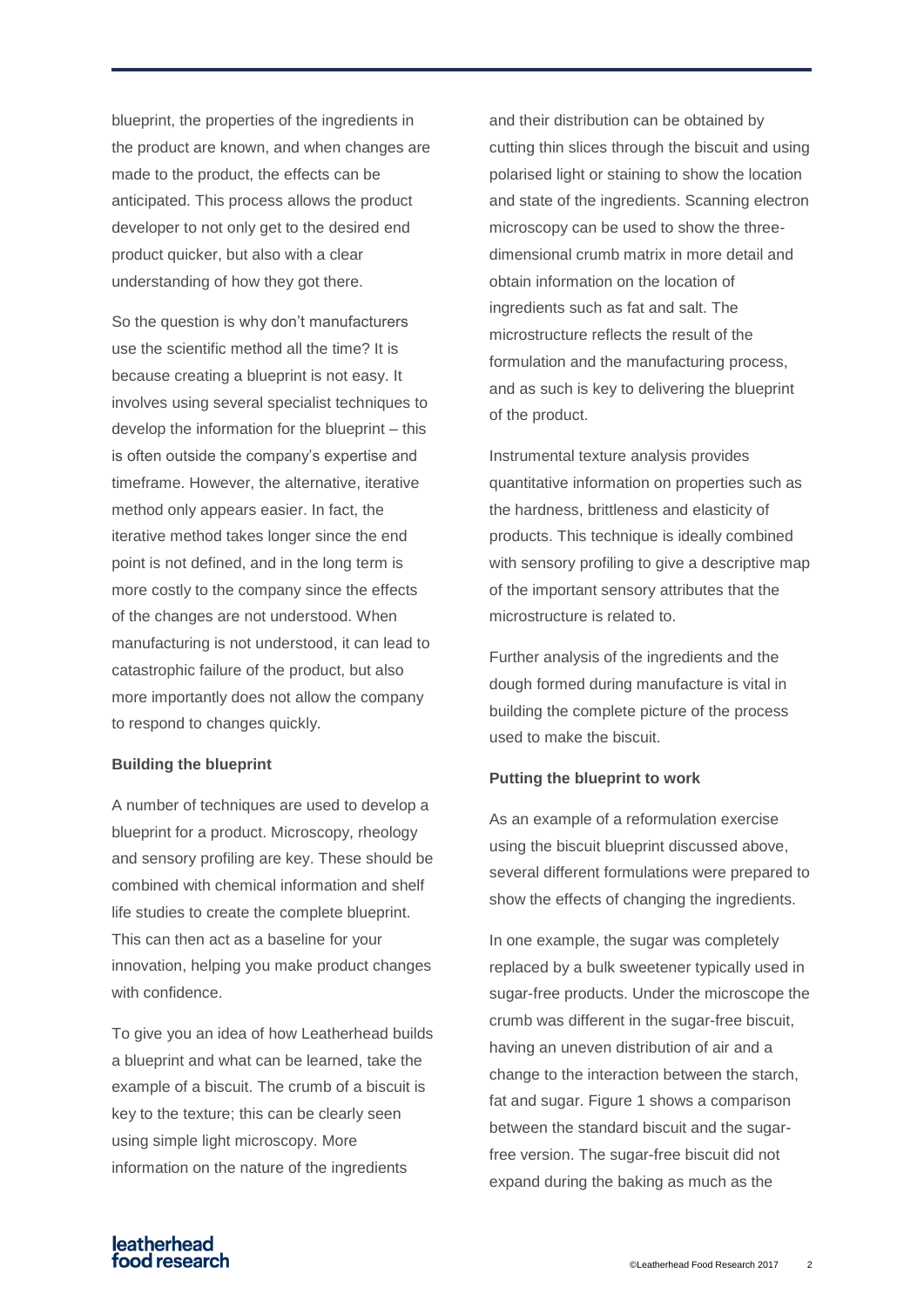standard biscuit and had dense areas of crumb, as well as large air pockets. Sections through the biscuits showed a difference in the interaction and distribution of the starch and protein (Figures 2a and b). Texture analysis of the two showed that the sugar-free biscuit was in fact softer.

Similar microstructural differences were seen in the doughs before baking, therefore the change from sugar to sweetener acted at an early stage.

So a simple exchange of sugar for sweetener altered the colour, structure and texture of the biscuit, as well as the distribution of fat, starch and protein. These changes can be mitigated

to some extent; however to produce a sugarfree product which has the same texture and properties as the standard biscuit requires an understanding of why changes to the product's properties have occurred. Once these are known, then possible causes of these differences can be listed and methodically eliminated to understand the causes of the changes.

In the next few years, we expect companies that use the blueprint as a development and/or quality tool to have a significant advantage over those that do not. An increased understanding of product behaviour builds rapidly with the application of these methods and with that, a culture of seeking answers





Fig. 1a standard sugar biscuit Fig. 1b biscuit made with bulk sweetener showing reduced expansion & uneven crumb



Fig. 2a showing the starch (purple) and protein (green) in the standard biscuit



Fig. 2b showing the different starch and protein distribution in the softer sugar-free biscuit

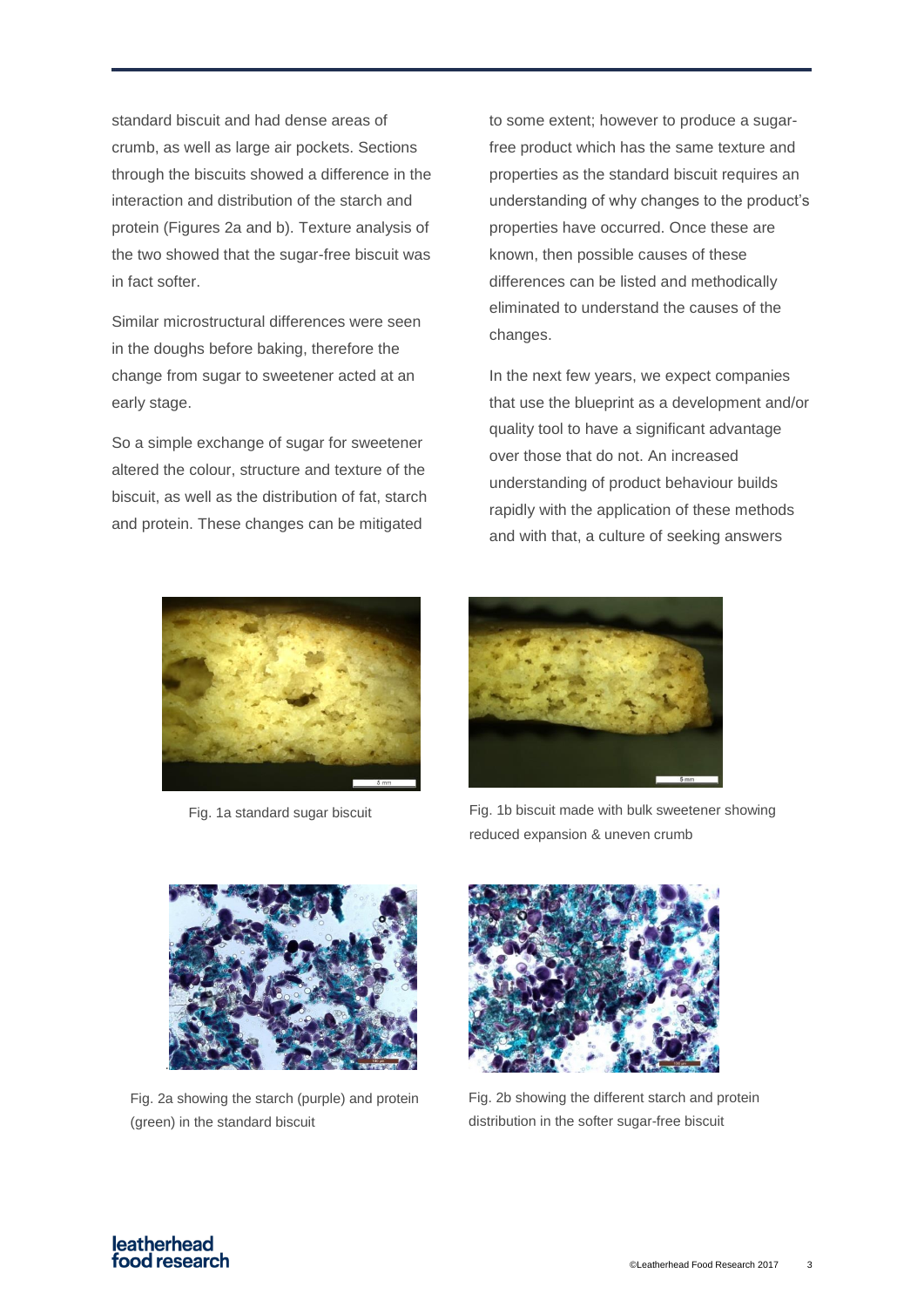follows; as does the ability to make very specific improvements to products and anticipate the consequence of formulation changes. The scientific method of creating product blueprints takes the guess-work out of innovation. While on the face of it, it may seem like a time-consuming exercise, in the long term it will save time and money. And the real value of using the blueprint method, is that the more it is used, the more useful it becomes. Manufacturing processes and ingredient functionality can be understood to a greater extent, freeing up the product developer to focus their time and energy on new product innovations.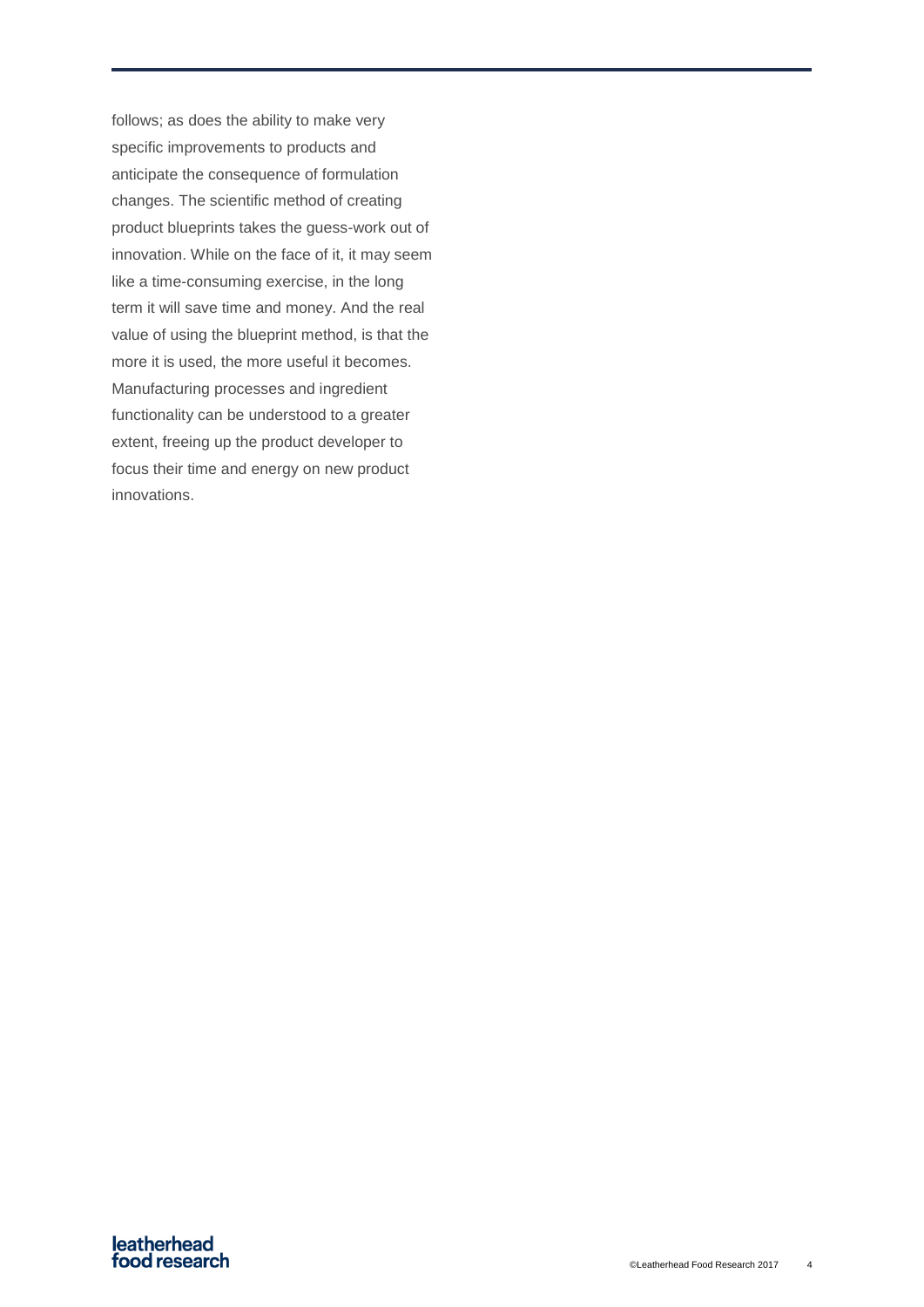#### **How Leatherhead can help**

Leatherhead can work with your innovation team to develop blueprints to help you carry out key innovation activities with confidence, including:

- Producing a consistently high quality product anywhere in the world
- Reformulating to meet trends such as 'natural' and 'clean label'
- Responding to new developments in manufacturing and processing
- Conforming to global, regulatory requirements

#### **About the author**

Professor Kathy Groves is Head of Science & Microscopy. She has over 35 years' experience in food microscopy and product development where she has pioneered the use of microscopy for food structure analysis and quality assessment. She has applied her expertise across multiple categories including snacks, confectionery and beverages, and numerous research areas including protein functionality, starch and fat interactions, meat quality and emulsions.

Kathy has a degree in Biochemistry, is a Fellow of the Royal Microscopical Society and a member of IFST. She is also Visiting Professor at the University of Chester and has presented on nanotechnology and food to the Government's House of Lords Select Science Committee.